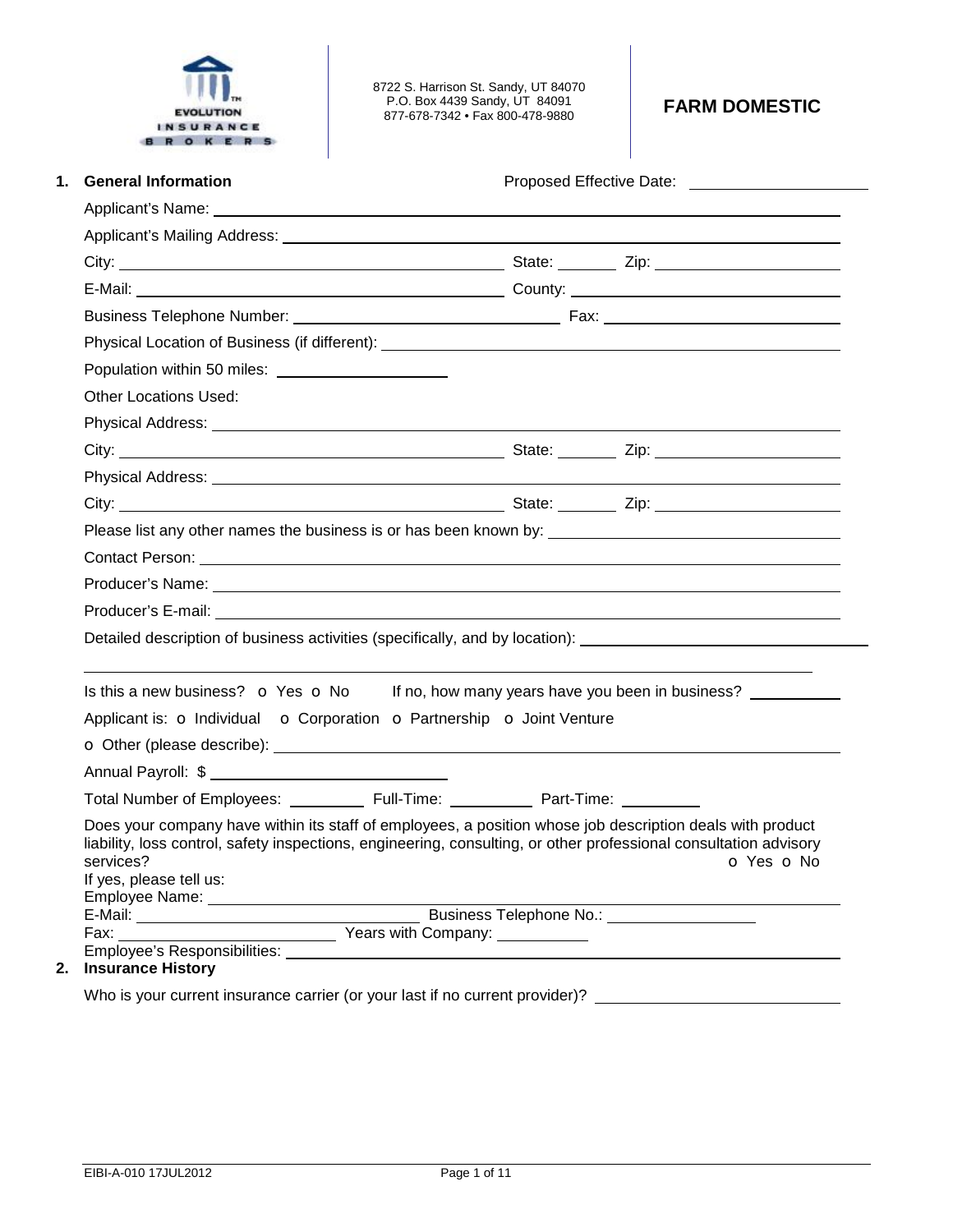### Provide name(s) for all insurance companies that have provided Applicant insurance for the last three years:

|                        | Coverage:                                              | Coverage: | Coverage:              |
|------------------------|--------------------------------------------------------|-----------|------------------------|
| Company Name           |                                                        |           |                        |
| <b>Expiration Date</b> |                                                        |           |                        |
| <b>Annual Premium</b>  | S                                                      | J         | \$                     |
|                        | las the Annlicant or any predecessor ever had a claim? |           | $\sim$ Voc. $\sim$ No. |

Has the Applicant or any predecessor ever had a claim?  $\bullet$  Yes  $\bullet$  No Completed Claims and Loss History form attached (REQUIRED)? **o** Yes **o** No Has the Applicant, or anyone on the Applicant's behalf, attempted to place this risk in standard markets?

o Yes o No

If the standard markets are declining placement, please explain why:

### **3. Desired Insurance**

Limit of Liability:

Per Act/Aggregate Per Person/Per Act/Aggregate

| $\circ$ | \$50,000/\$100,000    | $\circ$ | \$25,000/\$50,000/\$100,000     |
|---------|-----------------------|---------|---------------------------------|
| O       | \$150,000/\$300,000   | O       | \$75,000/\$150,000/\$300,000    |
| О       | \$250,000/\$1,000,000 | $\circ$ | \$100,000/\$250,000/\$1,000,000 |
| $\circ$ | \$500,000/\$1,000,000 | $\circ$ | \$250,000/\$500,000/\$1,000,000 |
|         | Other:                | $\circ$ | Other:                          |

Self-Insured Retention (SIR):  $\sigma$  \$1,000 (Minimum)  $\sigma$  \$1,500  $\sigma$  \$2,500  $\sigma$  \$5,000  $\sigma$  \$10,000

### **4. Business Operations**

Farm Operations:

| <b>Poultry Farm</b>  | <b>Animal Farm</b>  | <b>Fish Farm</b>          | <b>Tree Farm</b>            |
|----------------------|---------------------|---------------------------|-----------------------------|
| <b>Chicken Farms</b> | <b>Fox Farms</b>    | Trout Farm                | <b>Christmas Tree Farms</b> |
| Turkey Farms         | Mink Farms          | Catfish Farm              | <b>Nursery Plant Farms</b>  |
| Pigeon Farm          | Mole Farms          | <b>Tropical Fish Farm</b> | Other                       |
| Ostrich Farm         | Pig Farm            | Other                     |                             |
| Other                | <b>Cattle Farms</b> |                           |                             |
|                      | Dairy Farms         |                           |                             |
|                      | Lamb Farms          |                           |                             |
|                      | Horse Farms         |                           |                             |
|                      | Other               |                           |                             |

Type of Farm (all other):

| Berries, Fruits and Nuts | l Citrus         | Cotton  |
|--------------------------|------------------|---------|
| Vegetables               | <b>Nurseries</b> | Tobacco |
| Grain & Field Crops      | Hobby Farm       | Other:  |
| Explain:                 |                  |         |

1. Total number of acres: Number of acres cultivated Number of acres grazed Number of acres grazed

2. Farmed by:  $\Box$  Owner  $\Box$  Tenant  $\Box$  Manager  $\Box$  Other  $\Box$  Full time  $\Box$  Part time

3. How long has applicant actively farmed? Gross Farming Receipts? \$

4. Type of Product(s)?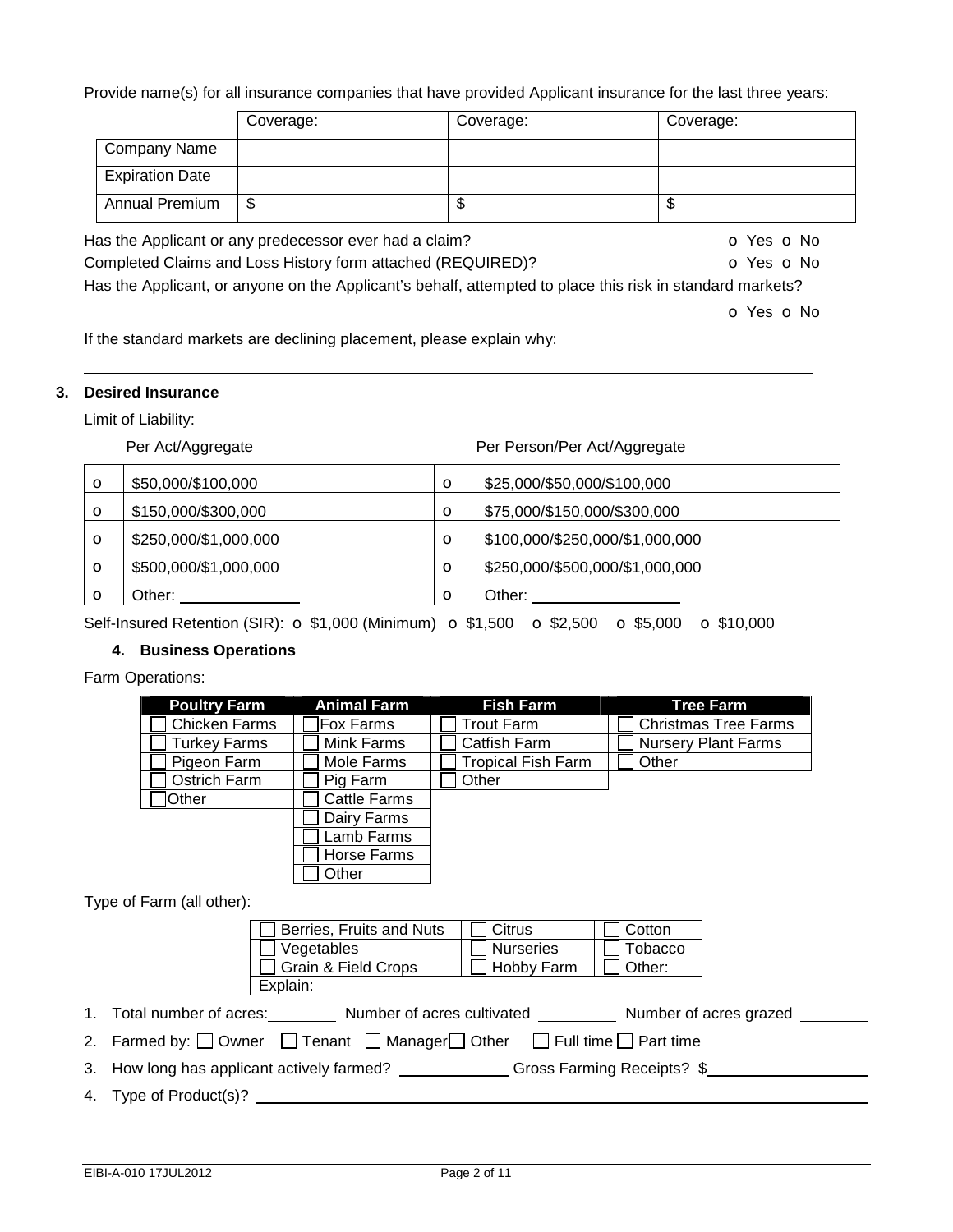| 5. | Does the operation have any other income other than from farming?                                                                                                                                                                                                |                             | Yes $\Box$ No                 |  |
|----|------------------------------------------------------------------------------------------------------------------------------------------------------------------------------------------------------------------------------------------------------------------|-----------------------------|-------------------------------|--|
| 6. | Any camping areas:<br>If yes, gross receipts: \$                                                                                                                                                                                                                 |                             | Yes $\Box$ No<br>$\mathbf{I}$ |  |
| 7. | Hunting or fishing facilities:<br>If yes, gross receipts: \$                                                                                                                                                                                                     |                             | Yes $\Box$ No                 |  |
| 8. | Petroleum production?<br>If yes, gross receipts: \$                                                                                                                                                                                                              |                             | Yes $\Box$ No                 |  |
|    | 9. Custom Farming:                                                                                                                                                                                                                                               |                             | Yes $\Box$ No                 |  |
|    | 10. Total Receipts from entire operations: \$                                                                                                                                                                                                                    |                             |                               |  |
|    | 11. Any land leased out for farm and ranch?<br>(Lessee must provide Proof of Liability with matching limits).                                                                                                                                                    |                             | No<br>Yes                     |  |
|    | 12. Any "exotics" on premises?<br>Number: Type(s): Type(s): Type(s): Type(s): Type(s): Type(s): Type(s): Type(s): Type(s): Type(s): Type(s): Type(s): Type(s): Type(s): Type(s): Type(s): Type(s): Type(s): Type(s): Type(s): Type(s): Type(s): Type(s): Type(s) |                             | $Yes \perp No$                |  |
|    | 13. Any horses?                                                                                                                                                                                                                                                  |                             | Yes $\Box$ No                 |  |
|    | 14. Any Boarding, Breeding or Off-Premises exposure?                                                                                                                                                                                                             |                             | Yes $\Box$ No                 |  |
|    | <b>Dwelling Used as Residences:</b>                                                                                                                                                                                                                              |                             |                               |  |
|    | 15. Any wood burning stoves?                                                                                                                                                                                                                                     |                             | $Yes \mid \mid No$            |  |
|    | 16. Professionally installed?                                                                                                                                                                                                                                    |                             | $\Box$ Yes $\Box$ No          |  |
|    |                                                                                                                                                                                                                                                                  |                             |                               |  |
|    |                                                                                                                                                                                                                                                                  |                             |                               |  |
|    |                                                                                                                                                                                                                                                                  |                             |                               |  |
|    | 19. Is this a single family dwelling?                                                                                                                                                                                                                            |                             | Yes     No                    |  |
|    | 20. Serviced by a rural fire department?                                                                                                                                                                                                                         |                             | $\Box$ Yes $\Box$ No          |  |
|    | 21. Distance to protection ________________ Dept. Name _________________________                                                                                                                                                                                 |                             |                               |  |
|    | 22. Any on-site fire protection?<br>If yes, explain: example and a series of the series of the series of the series of the series of the series of                                                                                                               |                             | Yes $\Box$ No                 |  |
|    | 23. Does applicant reside full time in this dwelling?                                                                                                                                                                                                            |                             | Yes<br>No.                    |  |
|    | 24. How often are premises visited by owner? ___________________________________                                                                                                                                                                                 |                             |                               |  |
|    | 25. Is there a caretaker or ranch foreman on premises at all times?                                                                                                                                                                                              |                             | Yes $\Box$<br>No.             |  |
|    | 26. Protection devices on premises:<br>$\Box$ Smoke $\Box$ Burglar $\Box$ Other                                                                                                                                                                                  |                             |                               |  |
|    | $\Box$ Local<br>$\Box$ Central station<br>27. Are devices:                                                                                                                                                                                                       | Name of Central Station Co. |                               |  |
|    | 28. Any business conducted on insured's premises other than Farm operations noted above?                                                                                                                                                                         |                             | $\Box$ Yes $\Box$ No          |  |
|    | 29. Condition of farm fencing - Please explain: North Contract Conditional Condition of farm fencing - Please explain:                                                                                                                                           |                             |                               |  |
|    | 30. Does Insured carry Workers' Compensation insurance?                                                                                                                                                                                                          |                             | No.<br>Yes                    |  |
|    | 31. Any LPG or gas storage tanks?                                                                                                                                                                                                                                |                             | Yes<br>No.                    |  |
|    | 32. Are there any buildings on the premises which are unused?                                                                                                                                                                                                    |                             | Yes     No                    |  |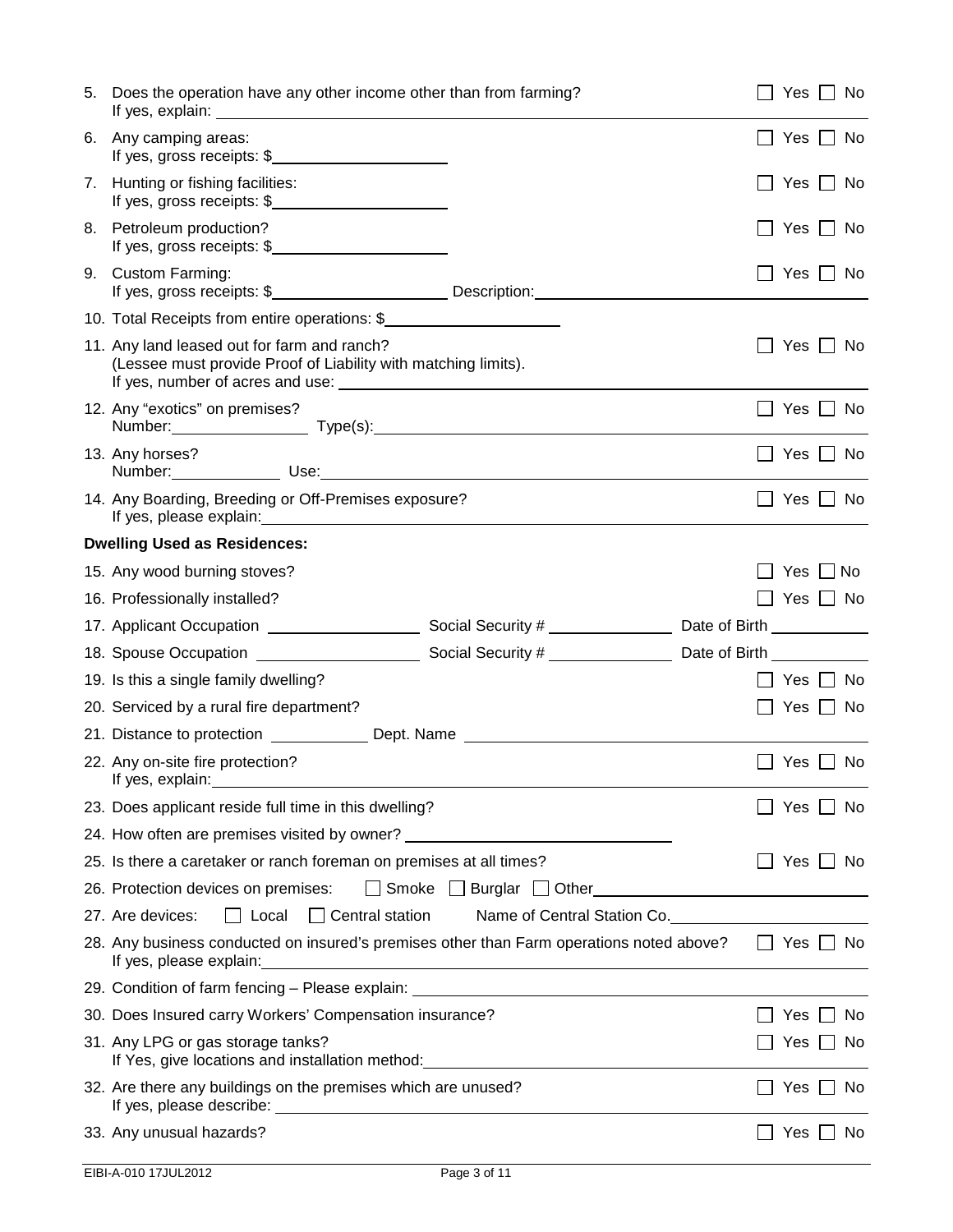|       | 34. Such as (but not limited to): $\Box$ Airstrips<br>Dams/Lakes/Ponds<br>$\mathbf{L}$<br>Silage pits $\Box$ Timber operations                                                                                                                             | Open dump pits/Landfills      |
|-------|------------------------------------------------------------------------------------------------------------------------------------------------------------------------------------------------------------------------------------------------------------|-------------------------------|
|       | If others, describe:                                                                                                                                                                                                                                       |                               |
|       | 35. Any chemical applications?<br>If yes, what kind? $\Box$ Ground $\Box$ Air<br>List type and nature of chemicals? ____                                                                                                                                   | Yes $\Box$ No<br>$\mathsf{L}$ |
|       | 36. Any self-construction; remodeling?                                                                                                                                                                                                                     | $\Box$ Yes $\Box$ No          |
|       | <b>Property</b>                                                                                                                                                                                                                                            |                               |
|       | 37. Is there a telephone on the premises?                                                                                                                                                                                                                  | ∣ No<br>Yes I                 |
|       | 38. Is there a year-round usable water supply?<br>If yes: Source: $\Box$ Well $\Box$ Pond/Lake $\Box$ Hydrant within 1,000 ft. $\Box$ Other: $\Box$ Other: Quantity: $\Box$ Less then 1,000 gallons $\Box$ 1,000 – 3,000 gallons $\Box$ Over 3,000 gallons | $\Box$ Yes $\Box$<br>_  No    |
|       |                                                                                                                                                                                                                                                            |                               |
|       | 40. Are any wood or coal fired stoves used in outbuildings?                                                                                                                                                                                                | Yes<br><b>No</b>              |
|       | 41. Does applicant own rental property?                                                                                                                                                                                                                    | Yes     No                    |
|       | 42. Are any burglary and/or fire alarms on the premises?                                                                                                                                                                                                   | $\Box$ Yes $\Box$ No          |
|       | Liability                                                                                                                                                                                                                                                  |                               |
| cost. | If yes is answered to any question, please explain (use reverse side of form) and provide annual gross receipts or                                                                                                                                         |                               |
|       | 43. Are independent contractors hired to perform any farming operations?                                                                                                                                                                                   | ∐ No<br>Yes                   |
|       | 44. Is any part of the farm used or leased for organized recreational use?                                                                                                                                                                                 | Yes $\Box$ No<br>$\perp$      |
|       | 45. Does applicant build, repair or design machinery, equipment or systems for anyone at a charge or fee?                                                                                                                                                  | Yes<br>No                     |
|       | 46. Does applicant mix, process, slaughter, butcher or otherwise prepare for any "end consumer" his or any other<br>grower's product?                                                                                                                      | No<br>Yes                     |
|       | 47. Does applicant handle any product, such as seed, fertilizer, sprays, etc., for resale?                                                                                                                                                                 | l I Yes I<br>No.              |
|       | 48. Are any contract or service operations performed for others such as tilling, excavating or ditching?                                                                                                                                                   | Yes □ No                      |
|       | 49. Are the farm premises open to the public for roadside stands, "U-Pick", recreational, "rent-a-garden", suction<br>sales show, food or beverage service, animal boarding or Christmas tree sales uses?                                                  | Yes $\Box$ No                 |
|       | 50. Are any portions of the farm rented or leased or used by any other individual, corporation or interest for other<br>than farming?                                                                                                                      | $\Box$ Yes $\Box$ No          |
|       | 51. Is there any unusual hazard such as (but not limited to) open dump pits, silage pits, sump holes, lakes or<br>reservoirs?                                                                                                                              | Yes<br>No                     |
|       | 52. Is there an airstrip on the premises?                                                                                                                                                                                                                  | No<br>Yes                     |
|       | 53. Are any "hold harmless" or "indemnifying" agreements in effect?                                                                                                                                                                                        | No<br><b>Yes</b>              |
|       | 54. Is the applicant engaged in any other business, profession or trade?                                                                                                                                                                                   | No<br>Yes                     |
|       | 55. If livestock is kept, are all areas well fenced?                                                                                                                                                                                                       | Yes  <br>No<br>$\blacksquare$ |
|       |                                                                                                                                                                                                                                                            |                               |

56. Premises are in:  $\Box$  Open range area  $\Box$  Closed range area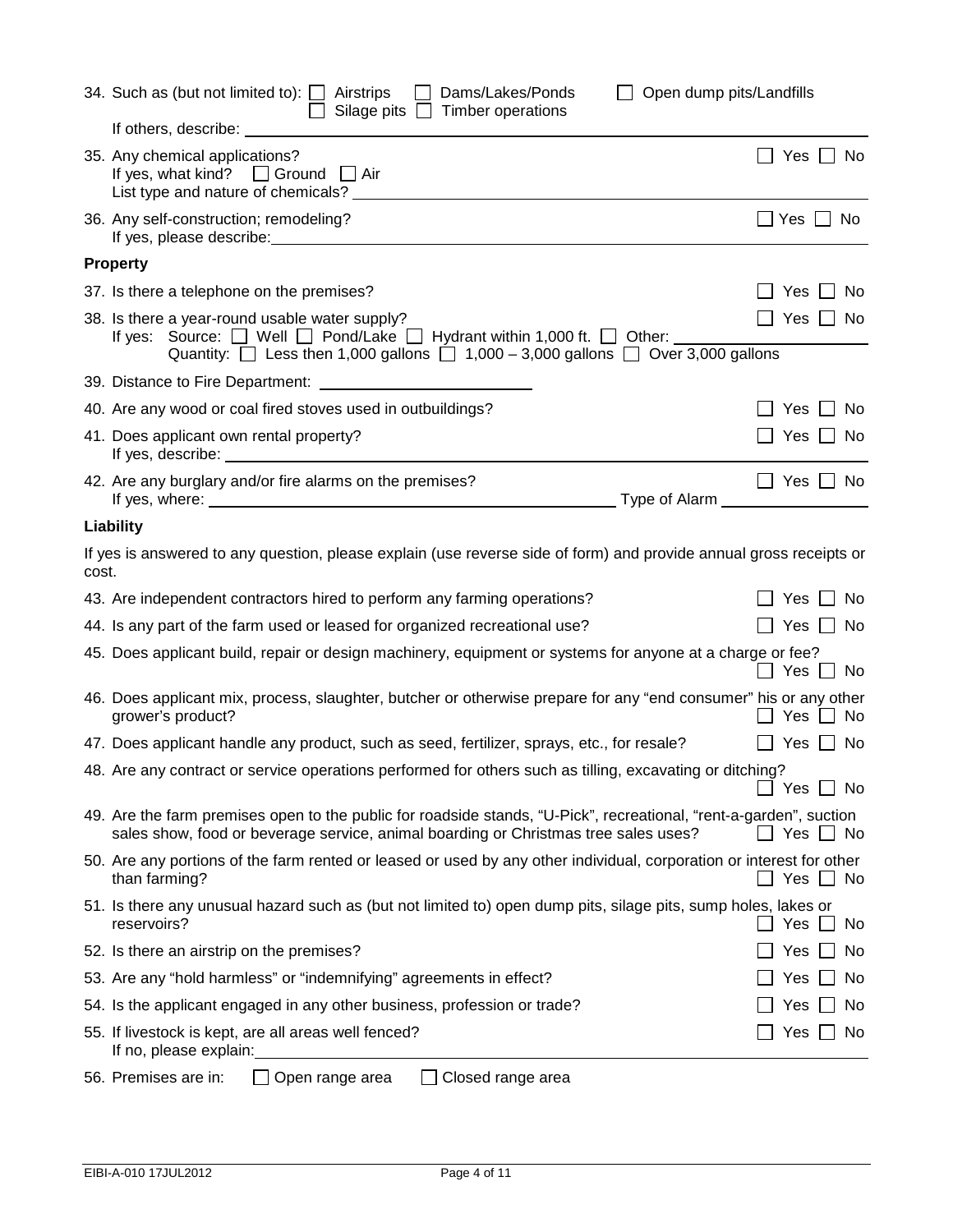| 57. Are the described insured premises the only premises which the applicant or spouse owns, rents or operates<br>as a farm or ranch, or maintains as a residence, other than business property?<br>If no, explain: The contract of the contract of the contract of the contract of the contract of the contract of the contract of the contract of the contract of the contract of the contract of the contract of the contract o | IIYesIINo                  |
|------------------------------------------------------------------------------------------------------------------------------------------------------------------------------------------------------------------------------------------------------------------------------------------------------------------------------------------------------------------------------------------------------------------------------------|----------------------------|
| 58. Any non-owned horses on any insured premises?                                                                                                                                                                                                                                                                                                                                                                                  | Yes<br>No.<br>$\mathbf{I}$ |
| 59. Does insured board, race, breed or rent horses?                                                                                                                                                                                                                                                                                                                                                                                | Yes I I No                 |
| 60. Is any land held for real estate development or speculation?                                                                                                                                                                                                                                                                                                                                                                   | Yes    <br>No.             |
| 61. Does applicant maintain any vacation or seasonal premises?                                                                                                                                                                                                                                                                                                                                                                     | Yes II<br>No.              |
| 62. If dairy farm, is there any processing of milk?                                                                                                                                                                                                                                                                                                                                                                                | Yes     No                 |
| 63. Are any premises used for hunting purposes?<br>By Owners □ No Charge □ Fee<br>Rented to others: <u>contained</u> and a series of the series of the series of the series of the series of the series of<br>Receipts:                                                                                                                                                                                                            | Yes I I No                 |
| 64. Does applicant maintain a non-farm office or private school in an insured building?                                                                                                                                                                                                                                                                                                                                            | Yes.<br>No.                |
| 65. Is there a swimming pool on premises?<br>If yes, is it fenced? $\Box$ Yes $\Box$ No Diving board?<br>Yes I<br>No.                                                                                                                                                                                                                                                                                                              | Yes<br>No.                 |
| 66. Does applicant serve on any boards for remuneration?                                                                                                                                                                                                                                                                                                                                                                           | No.<br>Yes                 |
| 67. Is a formal safety program in existence?                                                                                                                                                                                                                                                                                                                                                                                       | No.<br>Yes                 |
| <b>Locations</b>                                                                                                                                                                                                                                                                                                                                                                                                                   |                            |

| Loc. $#$ | Sec. I         | Sec. II        | Location to be insured (incl.<br>Zip Code) | $*$ PC | # of<br>Acres | No<br>Bldgs. | Owner /<br>Occupant | Lessee | Lessor |
|----------|----------------|----------------|--------------------------------------------|--------|---------------|--------------|---------------------|--------|--------|
|          | П              | $\mathcal{L}$  |                                            |        |               | ┌            |                     |        |        |
|          | L              | $\blacksquare$ |                                            |        |               |              |                     |        |        |
|          |                | $\mathcal{L}$  |                                            |        |               |              |                     |        |        |
|          | $\mathbb{R}^n$ | $\mathcal{L}$  |                                            |        |               |              |                     |        |        |

# **Personal Property Values:**

68. Complete the following table:

| Poultry:             | # of Birds: | <b>Unit Price:</b> | <b>Total Value:</b> |
|----------------------|-------------|--------------------|---------------------|
| Chickens             |             |                    |                     |
| Turkeys              |             |                    |                     |
|                      |             | Total Value: \$    |                     |
| Livestock:           | # of Head:  | <b>Unit Price:</b> | <b>Total Value:</b> |
| Dairy Cows           |             |                    |                     |
| Dairy Heifers        |             |                    |                     |
| Dairy Calves         |             |                    |                     |
| <b>Beef Cows</b>     |             |                    |                     |
| <b>Beef Calves</b>   |             |                    |                     |
| <b>Feeder Cattle</b> |             |                    |                     |
| <b>Bulls</b>         |             |                    |                     |
| Sows and Gilts       |             |                    |                     |
| Boars                |             |                    |                     |
| Feeder Pigs          |             |                    |                     |
| Ewes                 |             |                    |                     |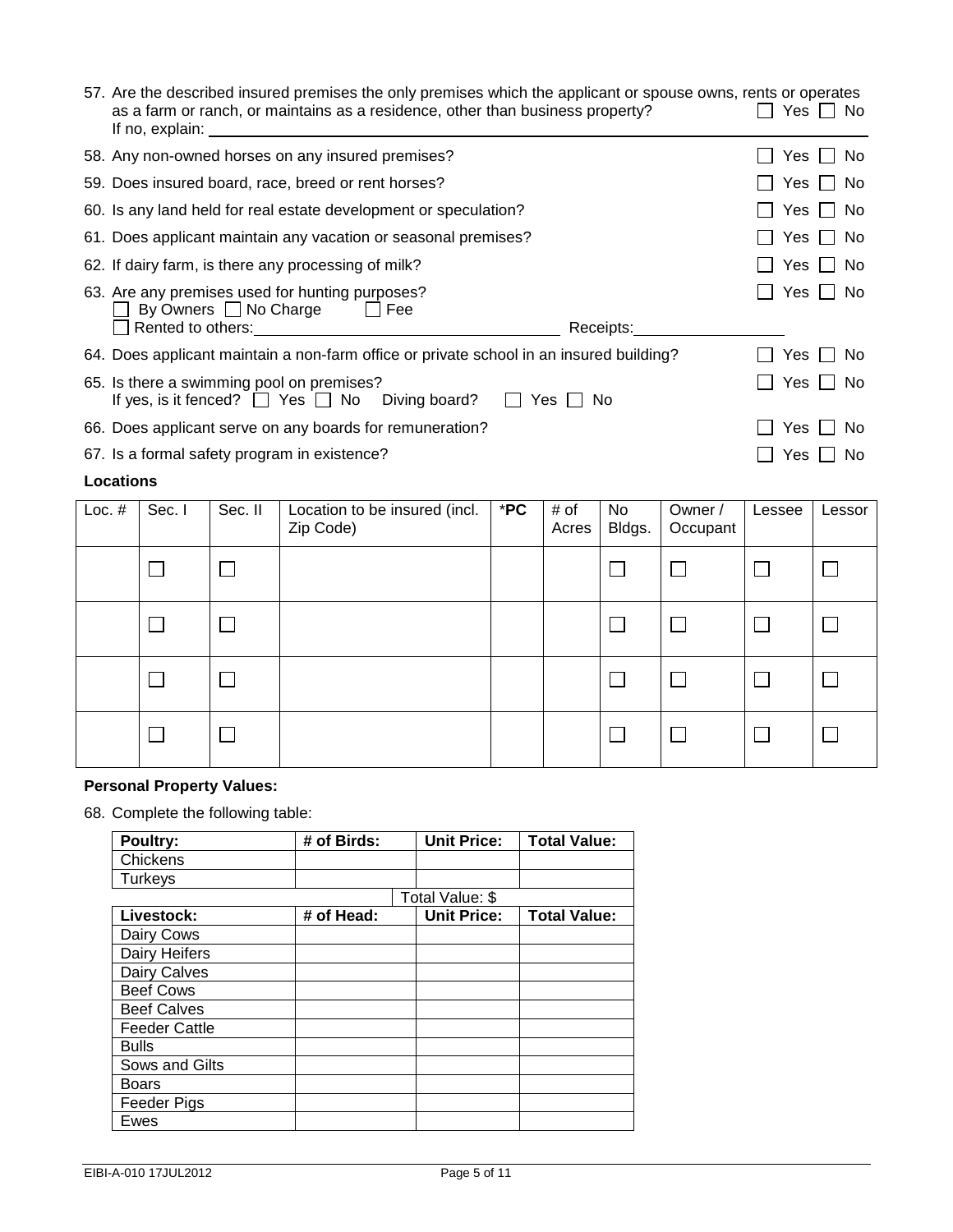| Rams                          |             |                    |                     |
|-------------------------------|-------------|--------------------|---------------------|
| Lambs                         |             |                    |                     |
| Horses                        |             |                    |                     |
| Mules                         |             |                    |                     |
|                               |             |                    |                     |
| <b>Agricultural Tools:</b>    | # of Units: | <b>Unit Price:</b> | <b>Total Value:</b> |
| Fertilizers                   |             |                    |                     |
| Herbicides                    |             |                    |                     |
| Insecticides                  |             |                    |                     |
| Pesticides                    |             |                    |                     |
| Air Compressors               |             |                    |                     |
| <b>Bins</b>                   |             |                    |                     |
| Boxes and Box Chook           |             |                    |                     |
| <b>Electric Motors</b>        |             |                    |                     |
| <b>Farm Lubricants</b>        |             |                    |                     |
| Fencing and Posts             |             |                    |                     |
| Gasoline/Diesel Fuel          |             |                    |                     |
| <b>Hand Tools</b>             |             |                    |                     |
| <b>Materials and Supplies</b> |             |                    |                     |
| Milking Equipment             |             |                    |                     |
| <b>Office Equipment</b>       |             |                    |                     |
| Paints                        |             |                    |                     |
| <b>Picking Equipment</b>      |             |                    |                     |
| <b>Poultry Equipment</b>      |             |                    |                     |
| <b>Power Tools</b>            |             |                    |                     |
| Saddles and Tack              |             |                    |                     |
| <b>Spare Parts</b>            |             |                    |                     |
| <b>Tires</b>                  |             |                    |                     |
| Vet Supplies                  |             |                    |                     |
| <b>Welders and Torches</b>    |             |                    |                     |
|                               |             | Total Value: \$    |                     |

## **Horse Operations** (If Any)

| 69. Are horses you do not own kept: $\Box$ In stalls or $\Box$ In pasture? Number of Acres:                                                                            |       |            |
|------------------------------------------------------------------------------------------------------------------------------------------------------------------------|-------|------------|
| 70. Are pastures fenced?                                                                                                                                               | Yes   | No.        |
| 71. Do you store hay in the same barns as the horses you do not own?                                                                                                   | Yes I | No.        |
| 72. Do you require mortality coverage for horses in your care, custody and control?                                                                                    | Yes   | No.        |
| 73. Do you own, lease/rent or use a vehicle in order to transport horses you do not own?<br>If yes: Number of vehicles: Number of trips per year: Radius of Operation: |       | Yes I I No |
| Have any drivers had any traffic violations within the past 5 years?<br>If yes, explain:                                                                               | Yes   | No.        |
| Type and capacity of box or trailer:                                                                                                                                   |       |            |
| Do you have a safety maintenance program for vehicle? If yes, please submit a copy.                                                                                    | Yes   | No.        |
| 74. Do you own, lease or use any facility for rehabilitation or surgical purposes?<br>If yes, please describe: If yes, please describe:                                | Yes   | No.        |
| 75. Number of miles to regular Vet? ________                                                                                                                           |       |            |
| 76. Do you have emergency evacuation procedures in place? (Enclose a copy)                                                                                             | Yes   | No.        |
| 77. Do you have an: $\Box$ equine swimming pool $\Box$ hot walker $\Box$ tread mill?                                                                                   |       |            |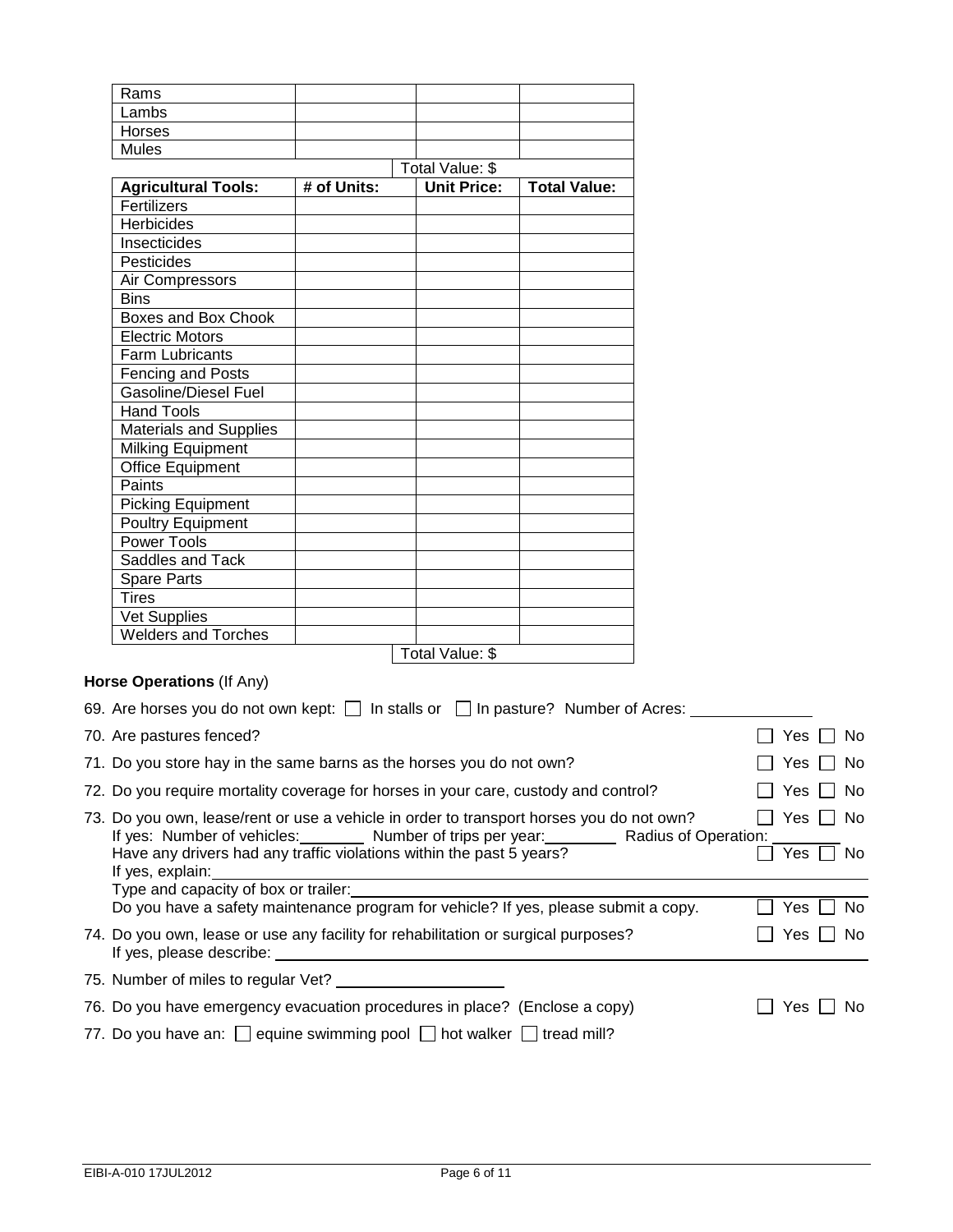78. Barn information (Complete additional barns on separate page.):

|                                                                       |                                                                                                                   | Barn #1 | Barn #2                                                                                                               | Barn #3 | Barn #4                       |  |                      |
|-----------------------------------------------------------------------|-------------------------------------------------------------------------------------------------------------------|---------|-----------------------------------------------------------------------------------------------------------------------|---------|-------------------------------|--|----------------------|
|                                                                       | Average number of horses you<br>do not own in each barn<br>Average value per horse you do<br>not own in each barn |         |                                                                                                                       |         |                               |  |                      |
|                                                                       | Safety Program (including Horse Operations, If Any)                                                               |         |                                                                                                                       |         |                               |  |                      |
|                                                                       | 79. Who is the primary manager of your operations? □ You □ Other: _____________<br>Describe experience:           |         | <u>and the state of the state of the state of the state of the state of the state of the state of the state of th</u> |         |                               |  | Date of Birth:       |
|                                                                       | 80. Is there a closed circuit TV monitor of the facility or a night watchman with hourly wages?                   |         |                                                                                                                       |         |                               |  | Yes<br>No.           |
|                                                                       | 81. Do you have safety and barn rules posted*?                                                                    |         |                                                                                                                       |         |                               |  | <b>Yes</b><br>∣ No   |
|                                                                       | 82. Do you abode by the equine liability law in your state?                                                       |         |                                                                                                                       |         |                               |  | Yes     No           |
| 83. Do you require a signed release/waiver for all equine activities? |                                                                                                                   |         |                                                                                                                       |         | Yes<br>No                     |  |                      |
| 84. Is the signed release kept on file for a minimum of 5 years?      |                                                                                                                   |         |                                                                                                                       |         | <b>No</b><br>Yes<br>$\perp$   |  |                      |
| 85. Do you have "No Smoking" signs clearly posted?                    |                                                                                                                   |         |                                                                                                                       |         | Yes<br>l I No<br>$\mathbf{I}$ |  |                      |
|                                                                       | 86. Do you have working $\Box$ fire extinguishers and/or $\Box$ smoke alarm systems in your barns?                |         |                                                                                                                       |         |                               |  | $\Box$ Yes<br>∣ No   |
|                                                                       | 87. Is smoking permitted in the barn or immediate area?                                                           |         |                                                                                                                       |         |                               |  | Yes I I No           |
|                                                                       | 88. Do you have emergency evacuation procedures?                                                                  |         |                                                                                                                       |         |                               |  | Yes I I No<br>$\Box$ |
|                                                                       | 89. Who is required to wear ASTM/SEI certified helmets while mounted? $\Box$ Everyone $\Box$<br>Not required      |         |                                                                                                                       |         |                               |  | Under 18             |
|                                                                       | 90. Check safety gear required: □ Boots/Heeled Shoes □ Long Pants □ Gloves □ Other:_                              |         |                                                                                                                       |         |                               |  |                      |
|                                                                       | 91. Do you use breakaway stirrups?                                                                                |         |                                                                                                                       |         |                               |  | Yes<br><b>No</b>     |
|                                                                       | 92. What other safety procedures are followed?                                                                    |         |                                                                                                                       |         |                               |  |                      |

### **Property Detail Information**:

93. Commercial Buildings: Use a copy of this form if necessary.

| <b>Building</b>         | Building #_                                    | Building #__                  | Building #_                   |
|-------------------------|------------------------------------------------|-------------------------------|-------------------------------|
|                         | $\_$ / Loc. # $\_$                             | $\_$ / Loc. # $\_$            | _ / Loc. # ___                |
| Limit of Insurance      | \$                                             | \$                            | \$                            |
| Year Built              |                                                |                               |                               |
| Year of renovation      | Heating:___________                            | Heating: __________           | Heating: __________           |
| updates:                | <b>O</b> None                                  | <b>o</b> None                 | <b>O</b> None                 |
| (Mark "none" if no      | Roof: ______________                           | Roof: _______________         |                               |
| heating, plumbing       | Plumbing:                                      | Plumbing:__________           | Plumbing: Plumbing:           |
| and/or electricity in   | <b>O</b> None                                  | <b>O</b> None                 | <b>O</b> None                 |
| building.)              | Wiring: _____________                          | Wiring: _____________         |                               |
|                         | <b>o</b> None<br><b>o</b> Basic <b>o</b> Broad | <b>O</b> None                 | <b>O</b> None                 |
| Covered Cause of        | <b>o</b> Special                               | <b>o</b> Basic <b>o</b> Broad | <b>o</b> Basic <b>o</b> Broad |
| Loss level desired      |                                                | <b>O</b> Special              | <b>o</b> Special              |
| <b>Replacement Cost</b> | <b>o</b> Yes <b>o</b> No                       | o Yes o No                    | <b>O</b> Yes <b>O</b> No      |
| <b>Building Type</b>    | <b>O</b> Barn # of stories                     | <b>O</b> Barn # of stories    | <b>o</b> Barn # of stories    |
|                         | O Stable / Horse Barn                          | O Stable / Horse Barn         | <b>O</b> Stable / Horse Barn  |
|                         | <b>o</b> Arena: <b>o</b> Covered               | <b>O</b> Arena: O Covered     | <b>O</b> Arena: O Covered     |
|                         | <b>O</b> Enclosed                              | <b>O</b> Enclosed             | <b>O</b> Enclosed             |
|                         | $\bullet$ Shed: # of Sides                     | $\bullet$ Shed: # of Sides    | $\bullet$ Shed: # of Sides    |
|                         | <b>o</b> Shop/Tack Building                    | <b>o</b> Shop/Tack Building   | <b>o</b> Shop/Tack Building   |
|                         | <b>O</b> Other                                 | <b>o</b> Other                | <b>O</b> Other                |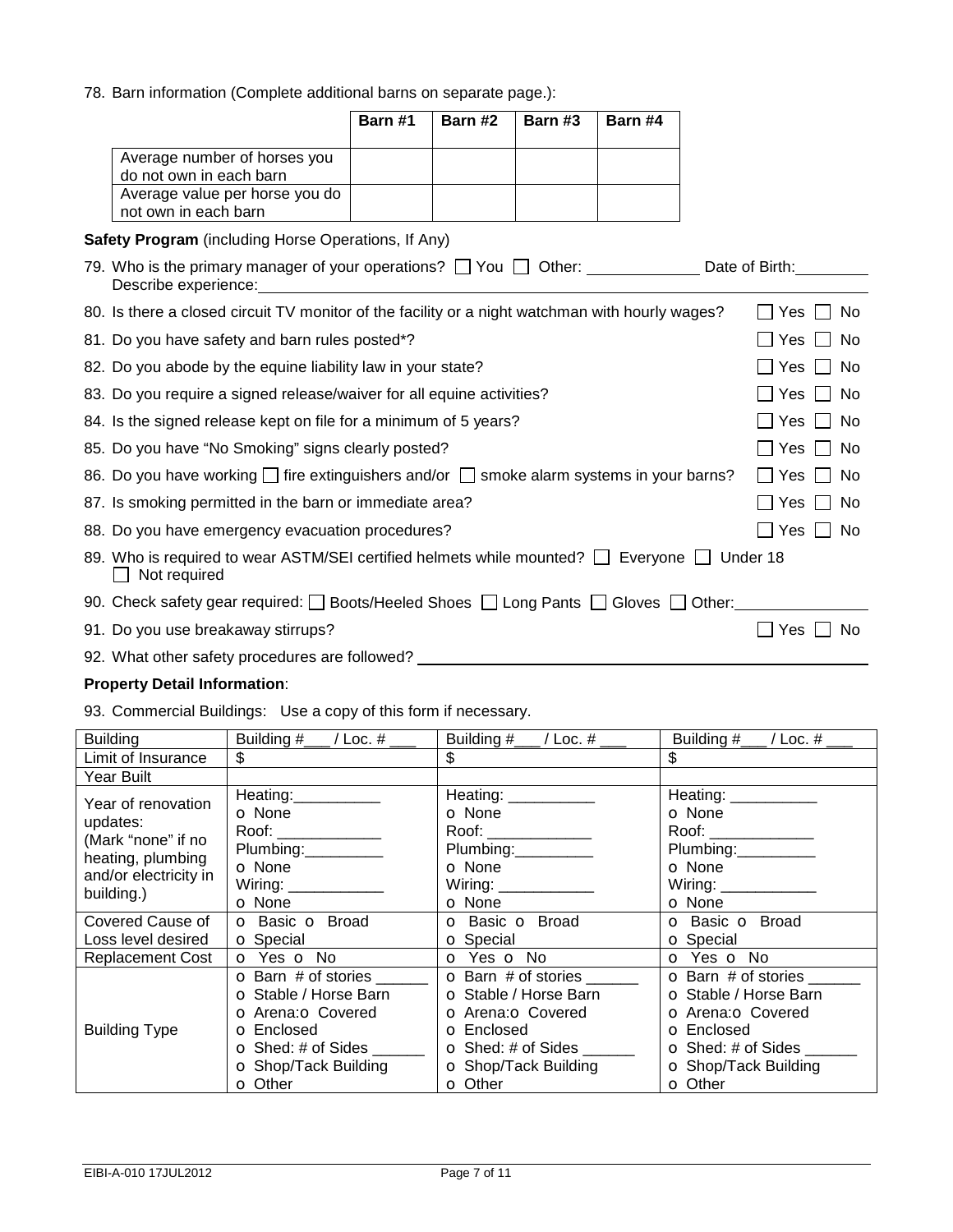|                           | Total: _______________            | Total: _______________                                               | Total: _______________                                                                                                                                                                                                                                                                                                                                                |
|---------------------------|-----------------------------------|----------------------------------------------------------------------|-----------------------------------------------------------------------------------------------------------------------------------------------------------------------------------------------------------------------------------------------------------------------------------------------------------------------------------------------------------------------|
|                           | Apartment: ____________           | Apartment: _______________                                           | Apartment: ___________                                                                                                                                                                                                                                                                                                                                                |
|                           | Apt. Occupied by:                 | Apt. Occupied by:                                                    | Apt. Occupied by:                                                                                                                                                                                                                                                                                                                                                     |
| Square Footage            | Arena: ________________           | Arena: _________________                                             | Arena: ________________                                                                                                                                                                                                                                                                                                                                               |
|                           | Bathroom: ______________          | Bathroom: _______________                                            | Bathroom: ______________                                                                                                                                                                                                                                                                                                                                              |
|                           |                                   |                                                                      | $\begin{picture}(20,5) \put(0,0){\vector(1,0){100}} \put(15,0){\vector(1,0){100}} \put(15,0){\vector(1,0){100}} \put(15,0){\vector(1,0){100}} \put(15,0){\vector(1,0){100}} \put(15,0){\vector(1,0){100}} \put(15,0){\vector(1,0){100}} \put(15,0){\vector(1,0){100}} \put(15,0){\vector(1,0){100}} \put(15,0){\vector(1,0){100}} \put(15,0){\vector(1,0){100}} \put$ |
|                           | Office: _________________         | Office: ______________                                               | Office: ________________                                                                                                                                                                                                                                                                                                                                              |
|                           | Tack Room: ___________            | Tack Room: ___________                                               | Tack Room: ___________                                                                                                                                                                                                                                                                                                                                                |
| <b>Building</b>           | Ft.                               | $\overline{Ft}$ .<br>Height:<br>O Wood  O Steel<br>O Pole  O Masonry | $\overline{Ft}$ .                                                                                                                                                                                                                                                                                                                                                     |
| Construction              | O Wood O Steel<br>O Pole O Masonr |                                                                      | o Wood o Steel                                                                                                                                                                                                                                                                                                                                                        |
| (Frame of Building)       | <b>o</b> Masonry                  |                                                                      | <b>o</b> Pole<br><b>o</b> Masonry                                                                                                                                                                                                                                                                                                                                     |
|                           | <b>o</b> Other:                   | <b>o</b> Other:                                                      | <b>o</b> Other:                                                                                                                                                                                                                                                                                                                                                       |
|                           | o Wood o Concrete Block           | o Wood o Concrete Block                                              | o Wood o Concrete Block                                                                                                                                                                                                                                                                                                                                               |
| <b>Exterior Wall Type</b> | o Metal o Brick/Stone             | o Metal o Brick/Stone                                                | o Metal o Brick/Stone                                                                                                                                                                                                                                                                                                                                                 |
|                           | Veneer o Other                    | Veneer o Other                                                       | Veneer o Other                                                                                                                                                                                                                                                                                                                                                        |
|                           | o Asphalt Shingle o Metal         | o Asphalt Shingle o Metal                                            | o Asphalt Shingle o Metal                                                                                                                                                                                                                                                                                                                                             |
| Roof Type                 | o Cedar Shake o Other             | o Cedar Shake o Other                                                | o Cedar Shake o Other                                                                                                                                                                                                                                                                                                                                                 |
| Number of Horse           | O Free Stalls:                    | O Free Stalls:___________                                            | O Free Stalls:                                                                                                                                                                                                                                                                                                                                                        |
| <b>Stalls</b>             | <b>o</b> Tie Stalls: __________   | <b>o</b> Tie Stalls: ____________                                    | <b>o</b> Tie Stalls: ____________                                                                                                                                                                                                                                                                                                                                     |
|                           | o Gas / Oil o None                | o Gas / Oil o None                                                   | o Gas / Oil o None                                                                                                                                                                                                                                                                                                                                                    |
| <b>Heat Type</b>          | o Wood Stove*                     | o Wood Stove*                                                        | o Wood Stove*                                                                                                                                                                                                                                                                                                                                                         |
| List all that apply.      | O Electric Baseboard              | <b>o</b> Electric Baseboard                                          | O Electric Baseboard                                                                                                                                                                                                                                                                                                                                                  |
| (*Wood stove              | oHeat Pump                        | oHeat Pump                                                           | oHeat Pump                                                                                                                                                                                                                                                                                                                                                            |
| supplement must           | <b>o</b> Portable Heater          | <b>o</b> Portable Heater                                             | <b>o</b> Portable Heater                                                                                                                                                                                                                                                                                                                                              |
| be completed.)            |                                   |                                                                      | Type:________________                                                                                                                                                                                                                                                                                                                                                 |
|                           | <b>o</b> Other                    | <b>o</b> Other                                                       | <b>o</b> Other                                                                                                                                                                                                                                                                                                                                                        |
|                           | O Forced Cool Air                 | <b>O</b> Forced Cool Air                                             | o Forced Cool Air                                                                                                                                                                                                                                                                                                                                                     |
|                           | O Unit Air Conditioner            | O Unit Air Conditioner                                               | O Unit Air Conditioner                                                                                                                                                                                                                                                                                                                                                |
| Cooling Type              | <b>o</b> Evaporated Coolers       | <b>o</b> Evaporated Coolers                                          | <b>o</b> Evaporated Coolers                                                                                                                                                                                                                                                                                                                                           |
|                           | <b>o</b> Heat Pumps               | <b>o</b> Heat Pumps                                                  | <b>o</b> Heat Pumps                                                                                                                                                                                                                                                                                                                                                   |
|                           | o Other o None                    | o Other o None                                                       | o Other o None                                                                                                                                                                                                                                                                                                                                                        |
| Floor                     | o Concrete o Dirt o Other         | o Concrete o Dirt o Other                                            | o Concrete o Dirt o Other                                                                                                                                                                                                                                                                                                                                             |
|                           | <b>o</b> Central Alarm            | <b>o</b> Central Alarm                                               | <b>o</b> Central Alarm                                                                                                                                                                                                                                                                                                                                                |
|                           | <b>o</b> Smoke Alarm/Battery      | o Smoke Alarm/Battery                                                | o Smoke Alarm/Battery                                                                                                                                                                                                                                                                                                                                                 |
|                           | <b>o</b> Smoke Alarm/Hard         | o Smoke Alarm/Hard Wired                                             | o Smoke Alarm/Hard Wired                                                                                                                                                                                                                                                                                                                                              |
| Protection                | Wired w/ Battery Backup           | w/ Battery Backup                                                    | w/ Battery Backup                                                                                                                                                                                                                                                                                                                                                     |
| Features                  | O Deadbolt Locks                  | O Deadbolt Locks                                                     | O Deadbolt Locks                                                                                                                                                                                                                                                                                                                                                      |
|                           | <b>O</b> Fire Extinguishers       | <b>o</b> Fire Extinguishers                                          | <b>o</b> Fire Extinguishers                                                                                                                                                                                                                                                                                                                                           |
|                           | <b>o</b> Lightning Rods           | <b>o</b> Lightning Rods                                              | o Lightning Rods                                                                                                                                                                                                                                                                                                                                                      |
|                           | UL Approved? o Yes o No           | UL Approved? o Yes o No                                              | UL Approved? o Yes o No                                                                                                                                                                                                                                                                                                                                               |

**\***On a separate piece of paper, please show all buildings on the premises (whether insured or not) and distance in feet between them. Label all buildings and attach a dated photo of every building.

### **Property Detail Information**:

94. Dwelling Section:

|                               | Dwelling-1/Loc#:         | Dwelling-2/Loc#:         | Mobile Home (manufac.)   |
|-------------------------------|--------------------------|--------------------------|--------------------------|
| Limit of Insurance            |                          |                          |                          |
| <b>Appurtenant Structure</b>  | \$                       |                          | Make:                    |
| (Detached Garage Only)        |                          |                          | Model:                   |
| <b>Household Contents</b>     |                          |                          |                          |
| Loss of Use                   |                          |                          |                          |
|                               | <b>O</b> Basic/Basic     | <b>O</b> Basic/Basic     | <b>O</b> Basic/Basic     |
| Dwelling/Household Contents - | <b>o</b> Special/Broad   | <b>o</b> Special/Broad   | <b>o</b> Special/Broad   |
| Covered Cause of Loss desired | <b>o</b> Broad/Broad     | <b>o</b> Broad/Broad     | <b>o</b> Broad/Broad     |
|                               | <b>o</b> Special/Special | <b>o</b> Special/Special | <b>o</b> Special/Special |
| <b>Replacement Cost</b>       | o Yes o No               | O Yes O No               | o Yes o No               |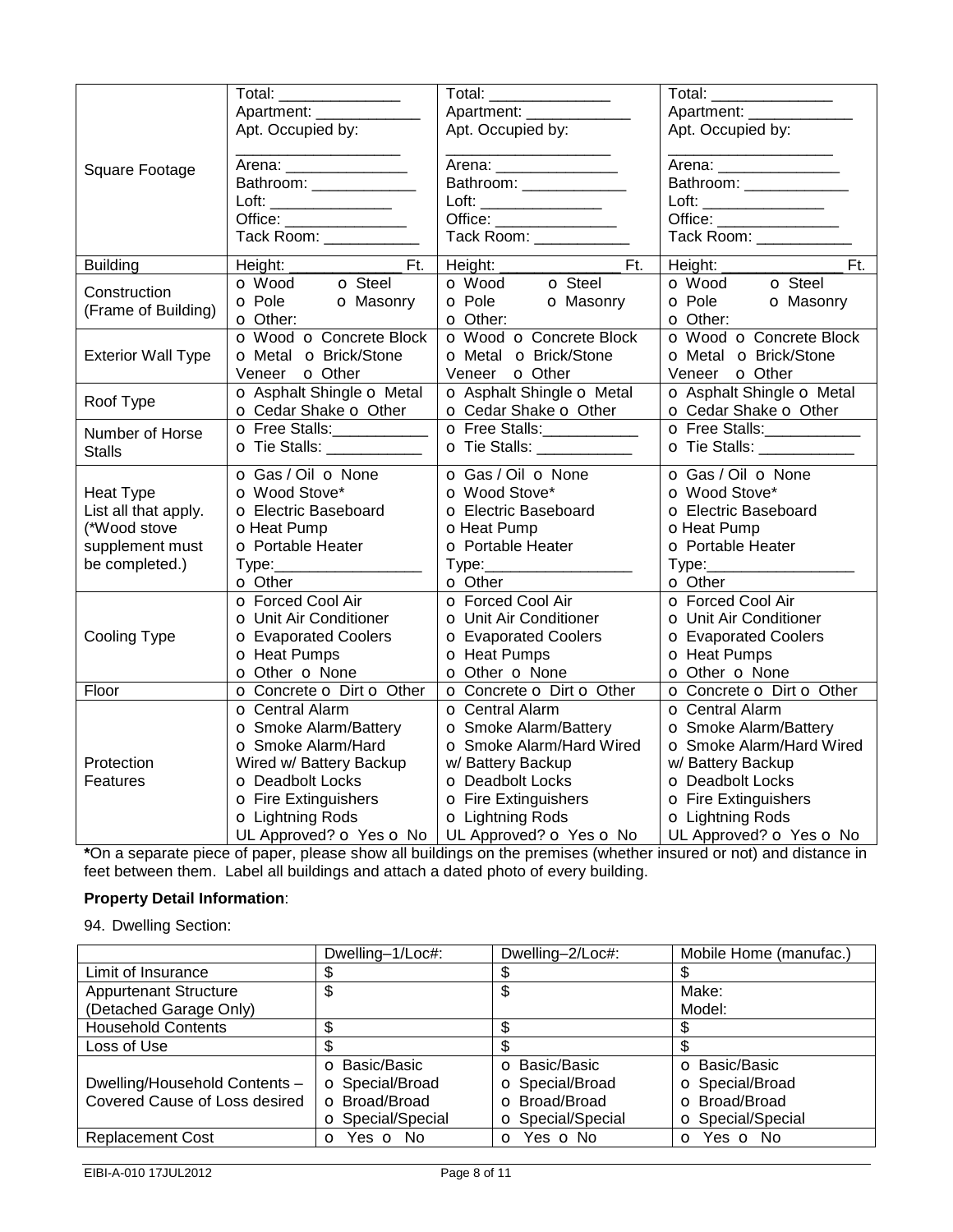| <b>Number of Families</b>                                 |                                                                                                                                                                                                                                                                                                                                                                     |                                                                                                                                                                                                                                                                                                                                                                     |                                          |
|-----------------------------------------------------------|---------------------------------------------------------------------------------------------------------------------------------------------------------------------------------------------------------------------------------------------------------------------------------------------------------------------------------------------------------------------|---------------------------------------------------------------------------------------------------------------------------------------------------------------------------------------------------------------------------------------------------------------------------------------------------------------------------------------------------------------------|------------------------------------------|
|                                                           | <b>O</b> Primary                                                                                                                                                                                                                                                                                                                                                    | <b>o</b> Primary                                                                                                                                                                                                                                                                                                                                                    | <b>o</b> Primary                         |
| Occupancy                                                 | <b>o</b> Secondary                                                                                                                                                                                                                                                                                                                                                  | <b>o</b> Secondary                                                                                                                                                                                                                                                                                                                                                  | <b>o</b> Secondary                       |
|                                                           | <b>o</b> Seasonal                                                                                                                                                                                                                                                                                                                                                   | <b>o</b> Seasonal                                                                                                                                                                                                                                                                                                                                                   | <b>o</b> Seasonal                        |
|                                                           | O Owner O Employee                                                                                                                                                                                                                                                                                                                                                  | O Owner O Employee                                                                                                                                                                                                                                                                                                                                                  | o Owner o Employee                       |
| Occupied By                                               | o Tenant o Vacant                                                                                                                                                                                                                                                                                                                                                   | <b>o Tenant o Vacant</b>                                                                                                                                                                                                                                                                                                                                            | <b>o Tenant o Vacant</b>                 |
| Year Built                                                |                                                                                                                                                                                                                                                                                                                                                                     |                                                                                                                                                                                                                                                                                                                                                                     |                                          |
|                                                           | Heating:                                                                                                                                                                                                                                                                                                                                                            | Heating:                                                                                                                                                                                                                                                                                                                                                            | Heating:                                 |
|                                                           | <b>O</b> None                                                                                                                                                                                                                                                                                                                                                       | <b>O</b> None                                                                                                                                                                                                                                                                                                                                                       | <b>O</b> None                            |
|                                                           | $\begin{picture}(20,20) \put(0,0){\vector(1,0){100}} \put(15,0){\vector(1,0){100}} \put(15,0){\vector(1,0){100}} \put(15,0){\vector(1,0){100}} \put(15,0){\vector(1,0){100}} \put(15,0){\vector(1,0){100}} \put(15,0){\vector(1,0){100}} \put(15,0){\vector(1,0){100}} \put(15,0){\vector(1,0){100}} \put(15,0){\vector(1,0){100}} \put(15,0){\vector(1,0){100}} \$ | $\begin{picture}(20,20) \put(0,0){\vector(1,0){100}} \put(15,0){\vector(1,0){100}} \put(15,0){\vector(1,0){100}} \put(15,0){\vector(1,0){100}} \put(15,0){\vector(1,0){100}} \put(15,0){\vector(1,0){100}} \put(15,0){\vector(1,0){100}} \put(15,0){\vector(1,0){100}} \put(15,0){\vector(1,0){100}} \put(15,0){\vector(1,0){100}} \put(15,0){\vector(1,0){100}} \$ | Roof: ______________                     |
| Year of Last Renovation/Update                            | Plumbing:                                                                                                                                                                                                                                                                                                                                                           | Plumbing:__________                                                                                                                                                                                                                                                                                                                                                 | Plumbing:                                |
|                                                           | <b>O</b> None                                                                                                                                                                                                                                                                                                                                                       | <b>o</b> None                                                                                                                                                                                                                                                                                                                                                       | <b>O</b> None                            |
|                                                           | Wiring: $\frac{1}{2}$ Wiring:                                                                                                                                                                                                                                                                                                                                       | Wiring: ______________                                                                                                                                                                                                                                                                                                                                              | Wiring: _____________                    |
|                                                           | <b>o</b> None                                                                                                                                                                                                                                                                                                                                                       | O None                                                                                                                                                                                                                                                                                                                                                              | <b>o</b> None                            |
| Number of stories                                         |                                                                                                                                                                                                                                                                                                                                                                     |                                                                                                                                                                                                                                                                                                                                                                     |                                          |
| Total Sq. Ft. (Exclude Garage)                            |                                                                                                                                                                                                                                                                                                                                                                     |                                                                                                                                                                                                                                                                                                                                                                     |                                          |
|                                                           | <b>o</b> Wood Frame                                                                                                                                                                                                                                                                                                                                                 | <b>o</b> Wood Frame                                                                                                                                                                                                                                                                                                                                                 | <b>Permanent Foundation:</b>             |
|                                                           | <b>o</b> Masonry                                                                                                                                                                                                                                                                                                                                                    | <b>o</b> Masonry                                                                                                                                                                                                                                                                                                                                                    | O Yes O No                               |
| Construction (Frame of Bldg)                              | <b>o</b> Other                                                                                                                                                                                                                                                                                                                                                      | <b>o</b> Other                                                                                                                                                                                                                                                                                                                                                      | Tie downs meet bldg code                 |
|                                                           |                                                                                                                                                                                                                                                                                                                                                                     |                                                                                                                                                                                                                                                                                                                                                                     | requirements? o Yes o No                 |
|                                                           |                                                                                                                                                                                                                                                                                                                                                                     |                                                                                                                                                                                                                                                                                                                                                                     | # of Tie Downs:                          |
|                                                           | <b>o</b> Asphalt Shingle                                                                                                                                                                                                                                                                                                                                            | <b>o</b> Asphalt Shingle                                                                                                                                                                                                                                                                                                                                            | Skirting: O None                         |
|                                                           | <b>o</b> Metal                                                                                                                                                                                                                                                                                                                                                      | <b>o</b> Metal                                                                                                                                                                                                                                                                                                                                                      | Type:                                    |
| Roof Type                                                 | <b>o</b> Cedar Shake                                                                                                                                                                                                                                                                                                                                                | <b>o</b> Cedar Shake                                                                                                                                                                                                                                                                                                                                                |                                          |
|                                                           | <b>O</b> Other                                                                                                                                                                                                                                                                                                                                                      | <b>o</b> Other                                                                                                                                                                                                                                                                                                                                                      |                                          |
|                                                           | <b>O</b> Wood <b>O</b> Vinyl                                                                                                                                                                                                                                                                                                                                        | O Wood O Vinyl                                                                                                                                                                                                                                                                                                                                                      | o Wood o Vinyl                           |
| <b>House Siding</b>                                       | <b>o</b> Brick/Stone Veneer                                                                                                                                                                                                                                                                                                                                         | <b>o</b> Brick/Stone Veneer                                                                                                                                                                                                                                                                                                                                         | <b>o</b> Brick/Stone Veneer              |
|                                                           | <b>o</b> Other                                                                                                                                                                                                                                                                                                                                                      | <b>o</b> Other                                                                                                                                                                                                                                                                                                                                                      | <b>o</b> Other                           |
|                                                           | Chimney(s)______                                                                                                                                                                                                                                                                                                                                                    | $Chimney(s)$ <sub>_______</sub>                                                                                                                                                                                                                                                                                                                                     | $\overline{Chimney(s)}$                  |
| Number of:                                                | Fireplace(s)_                                                                                                                                                                                                                                                                                                                                                       | Fireplace(s)_                                                                                                                                                                                                                                                                                                                                                       | Fireplace(s)                             |
| Number of Baths                                           | $\frac{1}{2}$ : Full:                                                                                                                                                                                                                                                                                                                                               | $\frac{1}{2}$ : Full:                                                                                                                                                                                                                                                                                                                                               | 1/2:___________ Full:__                  |
|                                                           | <b>o</b> Breezeway                                                                                                                                                                                                                                                                                                                                                  | <b>o</b> Breezeway                                                                                                                                                                                                                                                                                                                                                  | <b>o</b> Breezeway                       |
|                                                           | Sq.Ft.:                                                                                                                                                                                                                                                                                                                                                             | Sq.Ft.:                                                                                                                                                                                                                                                                                                                                                             | Sq.Ft.:                                  |
|                                                           | O Balcony/Decks                                                                                                                                                                                                                                                                                                                                                     | O Balcony/Decks                                                                                                                                                                                                                                                                                                                                                     | O Balcony/Decks                          |
|                                                           | Sq. Ft.:                                                                                                                                                                                                                                                                                                                                                            | Sq. Ft.:                                                                                                                                                                                                                                                                                                                                                            | Sq. Ft.:                                 |
| Additions                                                 | <b>o</b> Room Additions                                                                                                                                                                                                                                                                                                                                             | <b>o</b> Room Additions                                                                                                                                                                                                                                                                                                                                             | <b>o</b> Room Additions                  |
|                                                           | Sq. Ft.:                                                                                                                                                                                                                                                                                                                                                            | Sq. Ft.:                                                                                                                                                                                                                                                                                                                                                            | Sq. Ft.:                                 |
|                                                           | <b>o</b> Other                                                                                                                                                                                                                                                                                                                                                      | O Other                                                                                                                                                                                                                                                                                                                                                             | <b>O</b> Other                           |
|                                                           | $Sq. Ft.$ :                                                                                                                                                                                                                                                                                                                                                         | Sq. Ft.:                                                                                                                                                                                                                                                                                                                                                            | Sq. Ft.:                                 |
|                                                           | o Attached o Detached                                                                                                                                                                                                                                                                                                                                               | o Attached o Detached                                                                                                                                                                                                                                                                                                                                               | o Attached o Detached                    |
| Garage: Sq. Ft.:                                          | <b>O</b> None<br>o Finished o Unfinished                                                                                                                                                                                                                                                                                                                            | <b>O</b> None<br>o Finished o Unfinished                                                                                                                                                                                                                                                                                                                            | <b>O</b> None<br>o Finished o Unfinished |
| Garage: Sq. Ft.: __________<br>Basement: Sq. Ft.: _______ | <b>O</b> None                                                                                                                                                                                                                                                                                                                                                       | <b>O</b> None                                                                                                                                                                                                                                                                                                                                                       | <b>O</b> None                            |
| Attic: Sq. Ft.: <u>__________</u>                         | o Finished o Unfinished                                                                                                                                                                                                                                                                                                                                             | o Finished o Unfinished                                                                                                                                                                                                                                                                                                                                             | o Finished o Unfinished                  |
|                                                           | <b>O</b> None                                                                                                                                                                                                                                                                                                                                                       | <b>O</b> None                                                                                                                                                                                                                                                                                                                                                       | <b>O</b> None                            |
|                                                           | O Wood Stove*                                                                                                                                                                                                                                                                                                                                                       | o Wood Stove*                                                                                                                                                                                                                                                                                                                                                       | o Wood Stove*                            |
| Heat Type, list all that apply.                           | O Electric Baseboard                                                                                                                                                                                                                                                                                                                                                | O Electric Baseboard                                                                                                                                                                                                                                                                                                                                                | O Electric Baseboard                     |
| (*Wood stove supplement must                              | <b>o</b> Oil/Gas Furnace                                                                                                                                                                                                                                                                                                                                            | O Oil/Gas Furnace                                                                                                                                                                                                                                                                                                                                                   | O Oil/Gas Furnace                        |
| be completed.)                                            | <b>o</b> Heat Pump                                                                                                                                                                                                                                                                                                                                                  | <b>o</b> Heat Pump                                                                                                                                                                                                                                                                                                                                                  | $\bullet$ Heat Pump – BTU:               |
|                                                           | <b>o</b> Other                                                                                                                                                                                                                                                                                                                                                      | <b>o</b> Other                                                                                                                                                                                                                                                                                                                                                      | <b>o</b> Other                           |
|                                                           | <b>o</b> Heat Ducts                                                                                                                                                                                                                                                                                                                                                 | <b>o</b> Heat Ducts                                                                                                                                                                                                                                                                                                                                                 | O Central BTUs ________                  |
| Air Conditioning                                          | <b>O</b> Separate Ducts                                                                                                                                                                                                                                                                                                                                             | <b>O</b> Separate Ducts                                                                                                                                                                                                                                                                                                                                             | O Window Unit ________                   |
|                                                           | <b>o</b> Window Unit                                                                                                                                                                                                                                                                                                                                                | <b>o</b> Window Unit                                                                                                                                                                                                                                                                                                                                                | <b>o</b> Other                           |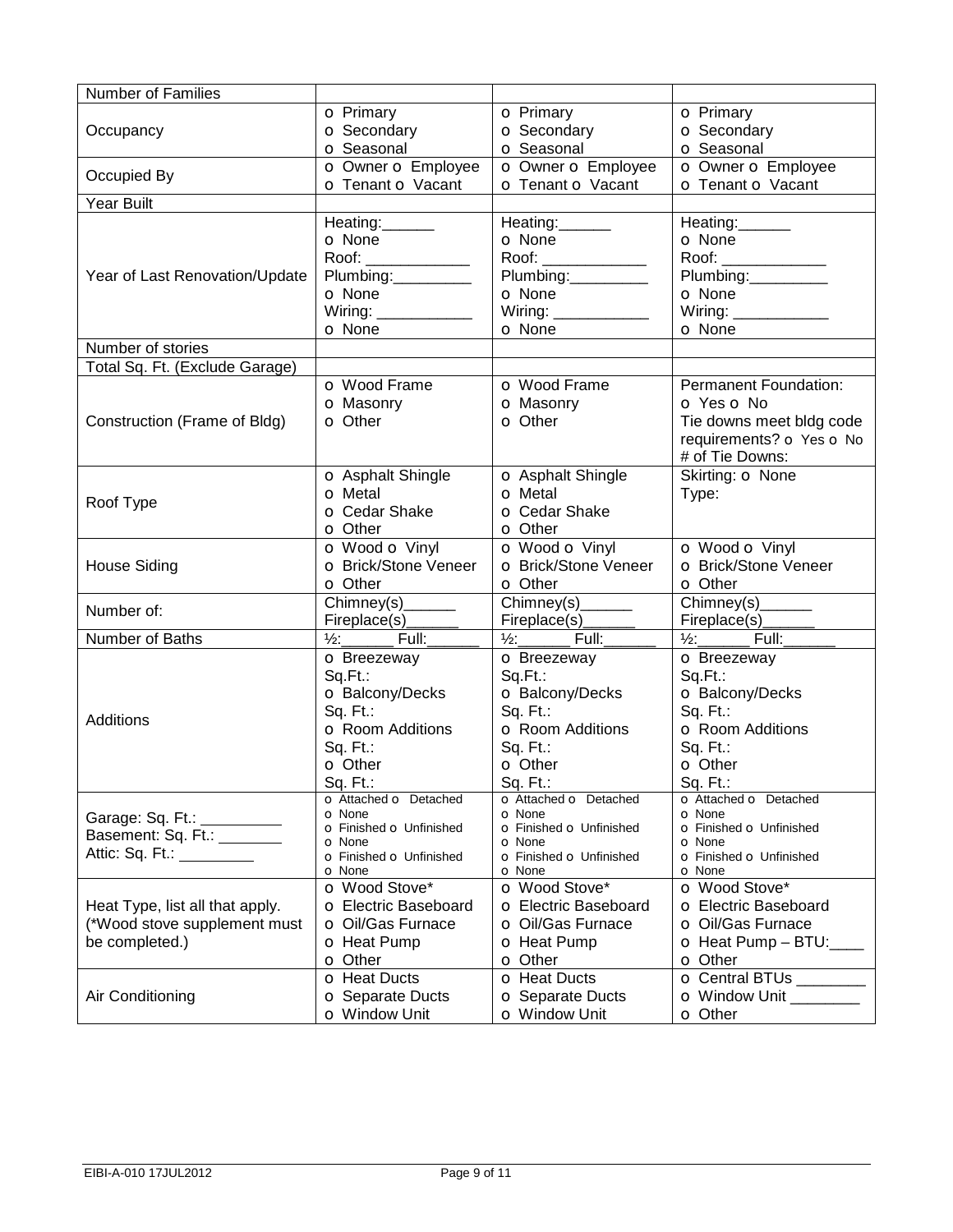|                            | <b>O</b> Central Alarm      | <b>O</b> Central Alarm      | <b>o</b> Central Alarm      |
|----------------------------|-----------------------------|-----------------------------|-----------------------------|
|                            | <b>O</b> Smoke Alarm/Batt.  | <b>O</b> Smoke Alarm/Batt.  | <b>o</b> Smoke Alarm/Batt.  |
|                            | <b>o</b> Smoke Alarm/Hard   | <b>o</b> Smoke Alarm/Hard   | <b>o</b> Smoke Alarm/Hard   |
| <b>Protection Features</b> | Wired                       | Wired                       | Wired                       |
|                            | <b>O</b> Deadbolt Locks     | <b>O</b> Deadbolt Locks     | <b>O</b> Deadbolt Locks     |
|                            | <b>O</b> Fire Extinguishers | <b>O</b> Fire Extinguishers | <b>O</b> Fire Extinguishers |
|                            | <b>o</b> Lightning Rods     | <b>o</b> Lightning Rods     | <b>o</b> Lightning Rods     |
|                            | UL Appvd: OYes ONo          | UL Appvd: OYes ONo          | UL Appvd: OYes ONo          |

#### **Building Location Detail**:

95. A diagram of the property is mandatory (you can use the back of this page). Identify all buildings, lakes, ponds, and storage tanks. Show value of each and distance between structures. Include a photo of each building to be insured.

#### **Farm Personal Property**:

96. Machinery:  $\Box$  Blanket\* or  $\Box$  Schedule and  $\Box$  Basic  $\Box$  Broad  $\Box$  Special  $\Box$  No Coverage

Note: No coverage is provided for vehicles subject to motor vehicle registration and/or 3-wheel all-terrain vehicles.

| Year | <b>Type and Model</b> | <b>Make &amp; Serial Number</b> | <b>Total Value</b> |
|------|-----------------------|---------------------------------|--------------------|
|      |                       |                                 |                    |
|      |                       |                                 |                    |
|      |                       |                                 |                    |
|      |                       |                                 |                    |
|      |                       |                                 |                    |

97. Materials, Feed, & Seed:  $\Box$  Blanket\* or  $\Box$  Schedule and  $\Box$  Basic  $\Box$  Broad  $\Box$  Special  $\Box$  No Coverage

| # of Units | <b>Unit Value</b> | <b>Total Value</b> |
|------------|-------------------|--------------------|
|            |                   | Ψ                  |
|            |                   | Φ                  |
|            |                   | Φ                  |

98. Livestock Owned by Applicant Only (\$2,000 Maximum Per Head): **Blanket**\* or Schedule *and* Basic □ Broad □ Special □ No Coverage

| Name or Registration # | <b>Breed</b> | <b>Total Value</b> |
|------------------------|--------------|--------------------|
|                        |              | s                  |
|                        |              | w                  |
|                        |              | w                  |

- 99. Tack Owned by Applicant Only:  $\Box$  Blanket<sup>\*</sup> or  $\Box$  Schedule and  $\Box$  Basic  $\Box$  Broad  $\Box$  Special ■ No Coverage
- 100. Miscellaneous Farm Personal Property:  $\square$  Blanket\* or  $\square$  Schedule and  $\square$  Basic  $\square$  Broad  $\square$  Special ■ No Coverage

| # of Units | <b>Total Value</b> | # of Units | <b>Total Value</b> |
|------------|--------------------|------------|--------------------|
|            | ٦IJ                |            | w                  |
|            | ٦IJ                |            | w                  |
|            | w                  |            | w                  |
|            | ى                  |            | w                  |

**\*Not available on livestock and total farm personal property schedule of \$25,000 or more.** 

### **Definitions**

FARM: to grow or cultivate in quantity; to engage in raising domestic crops, animals, or fish